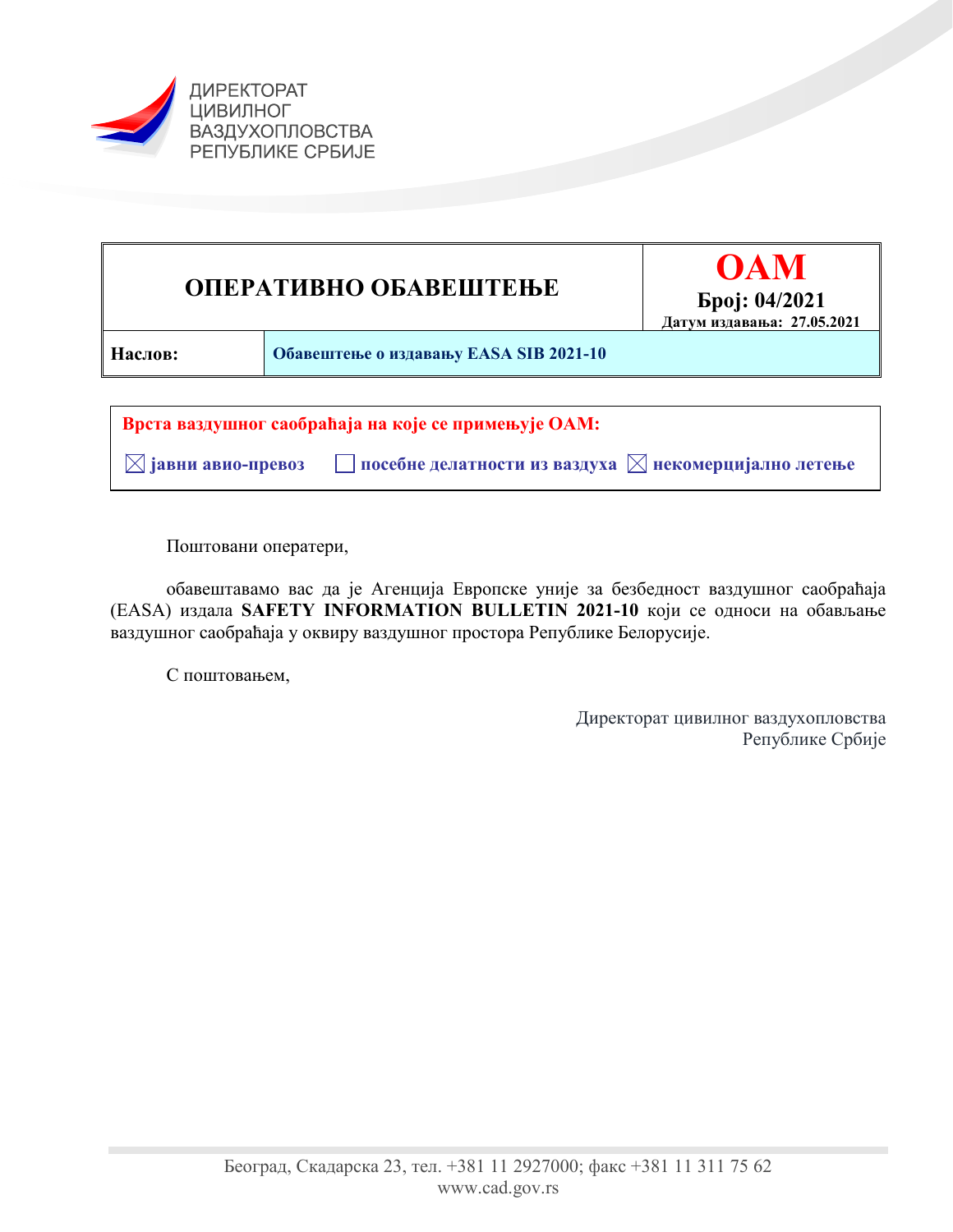

**Safety Information Bulletin Operations SIB No.: 2021-10 Issued: 25 May 2021**

# **Subject: Operations in Belarus Airspace**

**Ref. Publications:** None.

#### **Applicability:**

Aircraft operators having their principal place of business in one of the EASA Member States (MS), and Third Country Operators authorised by EASA, when conducting operations to, from and within the EU.

#### **Description:**

On 23 May 2021, Ryanair flight FR4978, while overflying Belarus en-route to its final destination, Vilnius, was diverted by Belarusian authorities and forced to land in Minsk. The aeroplane ultimately departed and arrived in Vilnius with considerable delay after several passengers were forcibly disembarked in Minsk.

The circumstances surrounding this action cast serious doubts on the respect shown by Belarus for international civil aviation rules. The operational control of an aircraft rests with the operator and the aircraft commander, and they bear full responsibility for assessing the risk of any situation and for the subsequent decision making. The actions undertaken by Belarus amounted to an increased safety risk for the above-mentioned flight and put into question the ability of Belarus to provide safe air navigation services.

At this time, the safety concern described in this SIB is not considered to be an unsafe condition that would warrant Safety Directive (SD) action under Regulation (EU) [965/2012,](https://eur-lex.europa.eu/LexUriServ/LexUriServ.do?uri=OJ:L:2012:296:0001:0148:EN:PDF) Annex II, ARO.GEN.135(c).

### **Recommendation(s):**

Pending the finalisation of an international investigation into the incident that occurred on 23 May 2021:

- Operators, having their principal place of business in one of the EASA MS, should avoid operations in FIR Minsk (UMMV), unless the use of that airspace is deemed necessary to ensure safe operation in case of unforeseen circumstances.
- Third Country Operators authorised by EASA, when conducting operations to, from and within the EU, are advised to avoid operations in FIR Minsk (UMMV), unless the use of that airspace is deemed necessary to ensure safe operation in case of unforeseen circumstances.